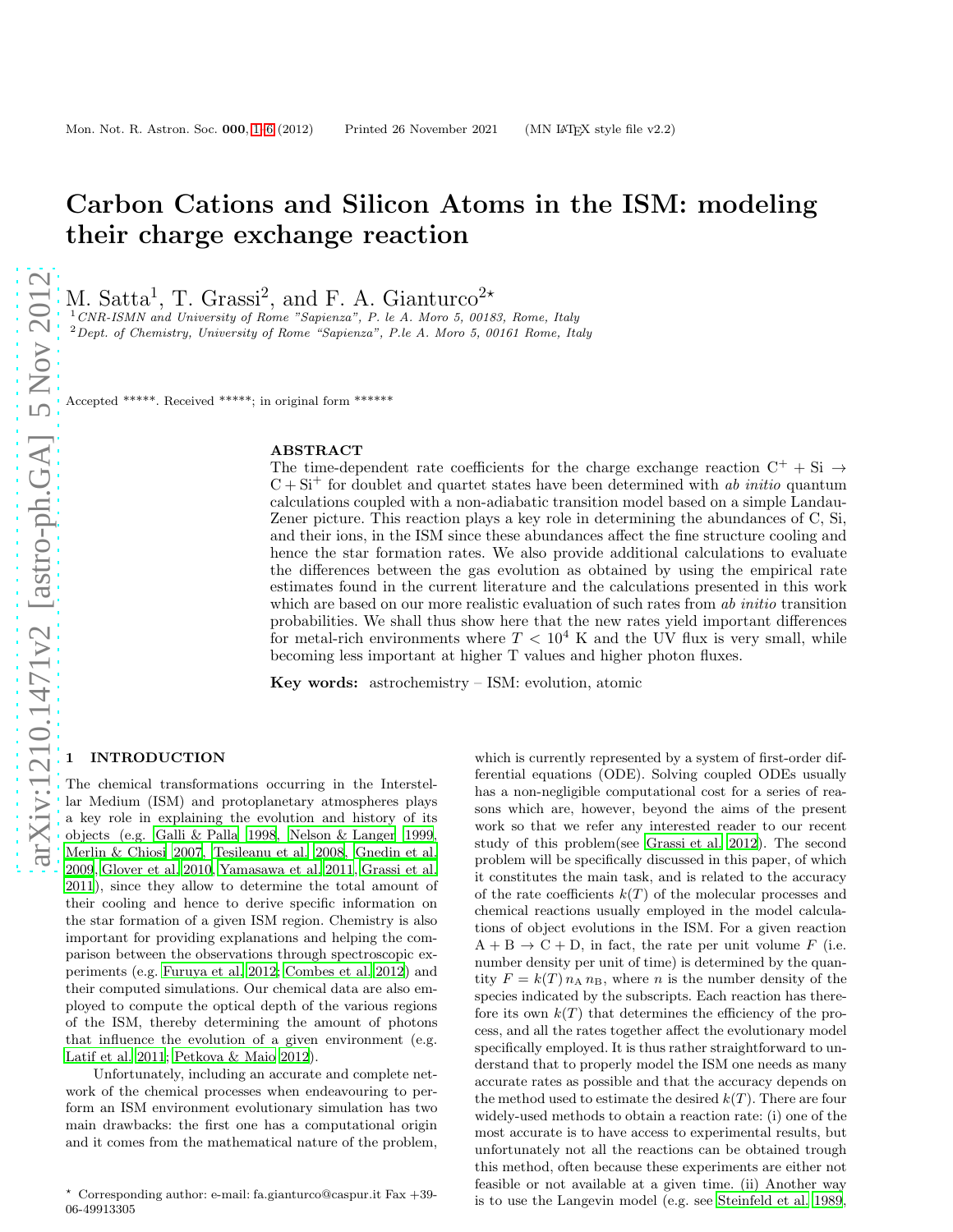# 2 M. Satta et al.

Sect.8.3) that represents a crude approximation to any reaction which would involve the interaction of an ion with a neutral species, for which is uses an adiabatic capture model on a single potential energy surface. It is not very accurate and, moreover, it misses the temperature dependence that is often a crucial property of ion-molecule reactions. (iii) The third approach is based on employing realistic chemical assumptions to describe reactions for which we have no direct information but are similar to others which we know more directly. An example would be an isotopic substitution or similar (for example considering that HD+H behaves the same as  $H_2+H$ ). This method can be a necessary approximation but it could obviously lead to large errors. (iv) The fourth option is the one we follow in this paper and consists in employing an *ab initio* method which allows us to obtain accurate reaction rates via quality-controlled theoretical calculations that could in principle be treated as exact procedures. This approach gives rate coefficients which are usually expected to carry fairly small errors, but it is usually more likely to be possible for small interacting systems. The one we shall be discussing below constitutes a specific example of such a procedure.

The process we are considering in this paper plays a key role when we study ISM environments with a rather weak local UV photon flux (e.g. where the gas is optically thick) and therefore the metals of such regions are not fully ionized because of the small number of ionizing photons. On the other hand, at the same time they are not completely neutral since there are other ionizing processes such as collisions and reactions with cosmic rays. For these reasons when the gas is optically thick we shall have to take into account the  $k_{CE}(T) n_{C^+} n_{Si} > 0$  where  $k_{CE}(T)$  is the reaction rate coefficient for the process

$$
C^+ + Si \xrightarrow{k_{CE}} C + Si^+ \,. \tag{1}
$$

The importance of determining the abundances of the different metals (and ions) is related to the fact that at a temperature lower than  $10^4$  K the cooling is dominated by the fine-structure cooling of the metals [\(Maio et al. 2007;](#page-5-14) [Grassi et al. 2011](#page-5-7)). The ions of a given metal have a different cooling efficiency from that of its corresponding neutral partner [\(Santoro & Shull 2006](#page-5-15)), so that to employ in any model the correct value of  $k_{CE}(T)$  will affect the total cooling of the gas which is produced by that very model. In Sect[.2](#page-1-0) we shall discuss the computational methods which we employ to determine the reaction rates of the charge exchange processes between  $C^+$  and Si and its counterpart couple  $Si<sup>+</sup>$  and C. We will also provide there an analytical fit for their relevant  $k_{CE}(T)$ . In Sect[.3](#page-2-0) we further analyse the behaviour of the non-adiabatic crossings between the potential energy curves for both quartet and doublet states of the combined system, we additionally present our findings for the cross-sections and rate constants of the charge exchange process over a range of temperatures and we finally compute their effects within an evolutionary model and discuss the differences which we find between the evolution of the ISM including the only existing empirical estimate for the relevant reaction rate [\(Le Teuff et al. 2000\)](#page-5-16) and that evolutionary behaviour obtained by employing the more realistic and accurate rates which have been produced in the present work.

# <span id="page-1-0"></span>2 THEORETICAL METHOD

The diatomic molecular cation  $SiC^+$  has been the subject of ab initio studies since the work of [Bruna et al. \(1981](#page-5-17)), where the dissociation channel leading to  $C({}^{3}P_g) + Si^+({}^{2}P_u)$ was investigated through the potential energy curves relative to the electronic quartet and doublet states within the multireference correlation method given by the MRD-CI approach. More recently [Pramanik et al. \(2008](#page-5-18)) have employed multireference singles and doubles configuration interaction to study the electronic structures and spectroscopic properties of the  $SiC^+$  cation. They have calculated all the potential energy curves leading to  $C({}^{3}P_g)+Si^{+}({}^{2}P_u)$  and two out of nine of the doublet potential energy curves which dissociate into the excited electronic state  $C({}^{1}D_g)+Si^{+}({}^{2}P_u)$ . We have used their data relative to the quartet states as a part of the total potential energy curves which we shall employ below to calculate the charge transfer cross-sections and rate constants. The doublet potential energy curves for the  $Si<sup>+</sup>/C$  states have been computed within the Complete Active Space SCF (CASSCF) methodology set up by [Werner & Knowles \(1985](#page-5-19)). The active space was given by nine molecular orbitals and seven electrons were kept active during the energy calculations. The state-averaged procedure have been used to overcame the root-flipping problems: in particular the n-th root is calculated with a unitary weigth, and 0.01 the weigths of all the lower energy states. The cc-pVTZ correlation-consistent polarized basis set developed by [Dunning \(1989\)](#page-5-20) was employed for these excited state calculations and the  $C_{2v}$  symmetry was imposed to the molecular orbitals. Due to convergence problems, the CASSCF procedure, failed in producing five out of the nine doublet potential energy curves associated with  $C(^{1}D_g)+Si^{+}(^{2}P_u)$ , and the quartet and doublet ground states associated with  $\text{Si}({}^{3}P_g) + \text{C}^{+}({}^{2}P_u)$ . A different approach was therefore adopted for the calculations of the quartet and doublet potential energy curves whose asymptote is  $\text{Si}({}^{3}P_g) + C^+({}^{2}P_u)$ . These last two curves have been calculated within the framework of the constrained Density Functional Theory (DFT) formalism of [Wu & Van Voorhis](#page-5-21) [\(2005](#page-5-21)), using the B3LYP density functional [\(Becke 1993](#page-5-22)) and building the starting wavefunction with the positive charge confined to be on the carbon atom. The potential energy curves calculated with these two different methods have been asymptotically shifted in order to reproduce the difference in the ionization potential of the C and Si atoms, while the differences in the interaction regions were obtained from our calculations. The CASSCF calculations were performed using the MOLPRO [\(Werner et al. 2012\)](#page-5-23) package, while the NWCHEM program [\(Valiev et al. 2010](#page-5-24)) was used to compute the DFT potential energy curves. The range of the carbon-silicon distances spanned was chosen to be between 1.25 and  $6.25$  Å with individual steps of 0.1 Å.

The probability for the occurrence of the charge exchange process [\(Jonhson 1982\)](#page-5-25) after every ith crossing between the potential energy curves of different atomic charge localization has been calculated within the Landau-Zener-Stueckelberg (LZS) approximation [\(Landau 1932](#page-5-26); [Zener](#page-5-27) [1932](#page-5-27); [Stueckelberg 1932](#page-5-28)):

$$
P_{0f}^{i} = \exp\left(\frac{-\tau_x^{i}}{\tau_{0f}^{i}}\right),\qquad(2)
$$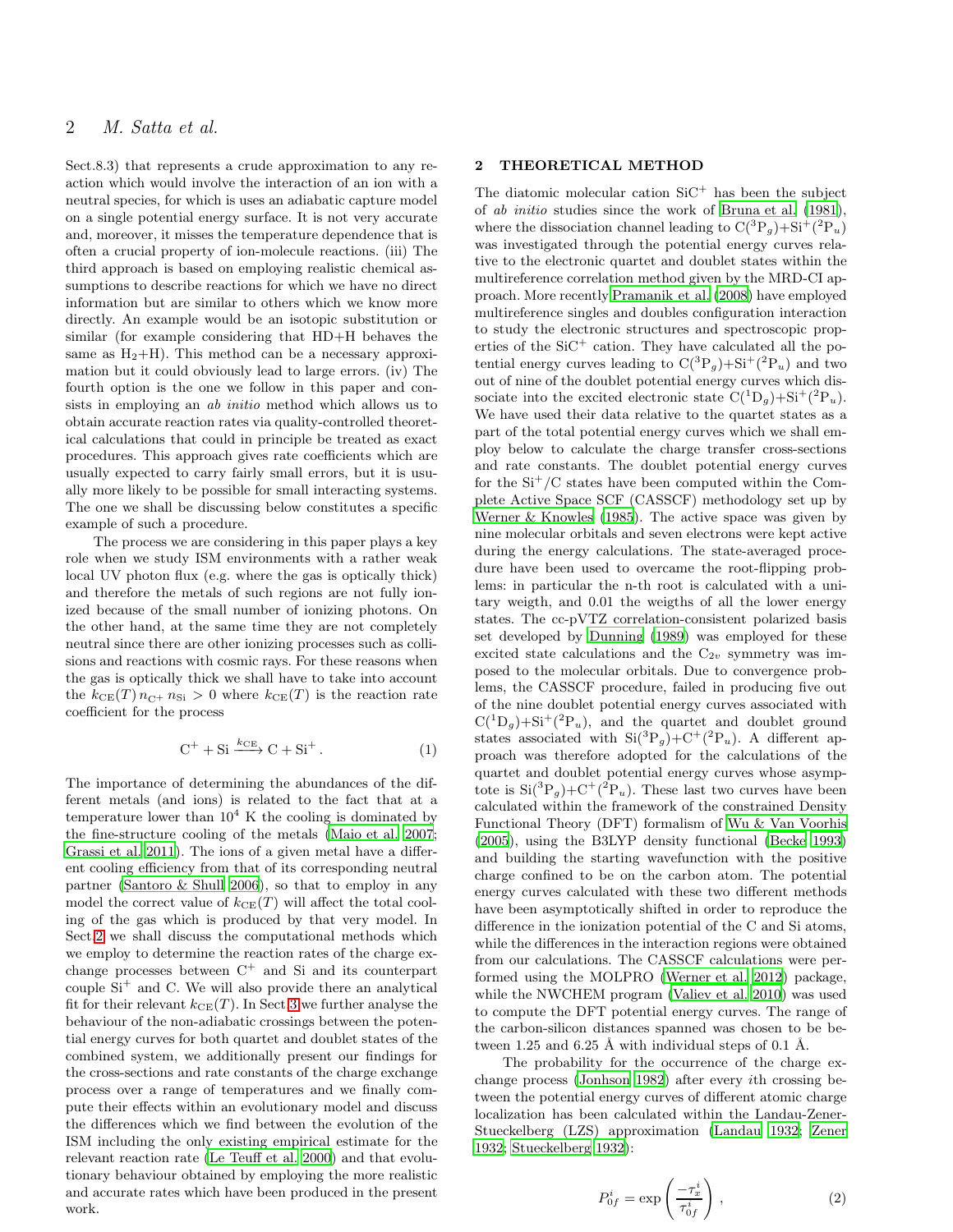where  $\tau_x^i = \frac{\delta R^i}{\ln i \rho}$  $\frac{\delta R^i}{|v^i(R_{x_i})|}$  and  $\tau_{0f}^i = \left[\pi \left|V_{0f}^i\right|_{R_{x_i}}\right]$  $\Big]^{-1}$ . The term  $R_{x_i}$  is the interatomic distance at which the *i*<sup>th</sup> crossing occurs,  $v^{i}(R_{x_i})$  is the relative velocity between the two atoms at the *i*th crossing point. We define  $\delta R^i = 2$  $i_{V_{0f}}$  $iV'_{ff} - iV'_{00}$  $\Bigg|_{R_{x_i}}$ which depends on the derivatives of the two crossing curves  $i_{V_{ff}}^{i}$  and  $i_{V_{00}}^{i}$  at the *i*th crossing point. Moreover,  $i_{V_{0f}}$  is the ith non-resonant exchange interaction and depends on the effective ionization energies, and on the ith crossing point coordinate:

$$
{}^{i}V_{0f} = V_0 \beta R_{x_i} e^{-\beta R_{x_i}}, \qquad (3)
$$

with  $V_0 = \sqrt{I_{\rm Si}}\sqrt{I_{\rm C}}/0.86$ ,  $\beta = 0.86 \left(\sqrt{I_{\rm Si}} + \sqrt{I_{\rm C}}\right)/\sqrt{2}$ . The effective ionization energies have been calculated as a function of the effective nuclear charge  $Z_{\text{eff}}$  as  $I = 0.5 Z_{\text{eff}}^2$ . We have considered only the core electrons as effectively shielding the nucleus, and have been using the data of [Clementi & Raimondi \(1963](#page-5-29)) to obtain a final effective nuclear charge of 3.2 and 3.3 for carbon and silicon respectively. The ith charge exchange probability is then employed in turn to calculate the corresponding ith cross-section:

<span id="page-2-2"></span>
$$
\sigma^{i}(v) = \pi R_{x_i}^{2} P_{0f}^{i} (1 - P_{0f}^{i}). \qquad (4)
$$

The final cross-sections are then summed over all the crossing processes and further integrated over their relevant velocities to obtain the rate constants

<span id="page-2-3"></span>
$$
k_{CE}(T) = 4\pi \left(\frac{\mu}{2\pi KT}\right)^{\frac{3}{2}} \int \sum_{i} \sigma^{i}(v) v^{3} e^{-\frac{\mu v^{2}}{4KT}} dv.
$$
 (5)

The latter quantities will then be used within the evolutionary modeling described in the next Section.

The above averaging over velocities also ensures that possible shifts on the crossing positions, when using different ab initio curves, are spread over the required velocity values and therefore made less sensitive in getting the final cross sections.

#### <span id="page-2-0"></span>3 RESULTS AND DISCUSSION

### 3.1 Potential Energy Curves and non-adiabatic curve crossings

The process of charge transfer from the cation  $C^+$  to the neutral partner Si involves all the potential energy curves whose asymptotic energy levels are included between the two electronic states with opposite atomic charge localization:  $C(^{3}P_g)+Si^{+}(^{2}P_u)$  and  $Si(^{3}P_g)+C^{+}(^{2}P_u)$ . In the case of the quartet states all the energy levels asymptotically converge to either one of the two charge transfer boundary levels shown above (see Fig[.1](#page-2-1) top). The doublet states, on the contrary, present two electronic excited levels embedded within the two charge exchange boundary levels, namely the  $C(^{1}D_g)+Si^{+}(^{2}P_u)$  and  $C(^{1}S)+Si^{+}(^{2}P_u)$  (see Fig[.1](#page-2-1) bottom).

In order to have a more complete picture of the potential energy curves which control the charge transfer process we have calculated, besides the doublet and quartet electronic ground states associated with  $\text{Si}({}^{3}P_g) + \text{C}^{+}({}^{2}P_u)$ , also the  $2^2\Delta$ , the  $2^2\Sigma^+$ , the  $3^2\Delta$  and the  $^2\Phi$  dissociating into  $C(^{1}D_g)+Si^{+}(^{2}P_u)$  and the  $6^{2}\Pi$  and  $4^{2}\Sigma^{+}$  associated with  $C(^{1}S) + Si^{+}(^{2}P_{u})$ . We were not able, due to instabilities in the convergence process, to compute the other four doublet



<span id="page-2-1"></span>Figure 1. Potential energy curves for doublet (bottom) and quartet (top) states of carbon-silicon charge exchange. The  $C/Si^+$  and C+/Si curves have been calculated by CASSCF and constrained-DFT method respectively. See text for details on their calculations.

levels whose asymptote is  $C({}^1D_g)+Si^+({}^2P_u)$ . All the present calculated data turn out to be in good agreement with the earlier results of [Pramanik et al. \(2008](#page-5-18)).

Among the quartet states there are seven single crossings between the potential energy curve for which the positive charge is localized on the carbon atom (black thick line of Fig[.1](#page-2-1) top), and the other five potential energy curves, while the  $X^4\Sigma^-$  does not participate to the charge exchange process. The crossings are seven because the  ${}^{4}$  $\Pi$  crosses three times the C<sup>+</sup>/Si curve, in the repulsive region at  $R_x = 2.81$ au and in the diatomic ion bound region at  $R_x = 3.27$  au and  $R_x = 3.88$  au. The  ${}^4\Delta$  and the  ${}^4\Sigma^+$  are quasi-degenerate states, and cross the  $C^+/Si$  curve in their repulsive parts, the other crossing occurs at the larger internuclear distance of 4.67 au.

The doublet states crossings involve only the higher energy curve  $(2^2\Sigma^-)$  of the six curves which dissociate into the ground electronic levels of the cation  $\mathrm{Si}^+(^2P_u)$  and neutral carbon atom  $({}^{3}P_{q})$ . The crossing points, which occur at larger internuclear distances, involve the  $C^+/Si$  curve in its attractive part, and the four curves, in their repulsive regions, dissociating into  $C({}^1D_g)+Si^+({}^2P_u)$ . The two higher energy crossing points are characterized by internuclear distances larger than 5 au, and their energies are about 0.5 eV below the entrance channels  $C^+/Si$ .

The structural and energetic parameters (interatomic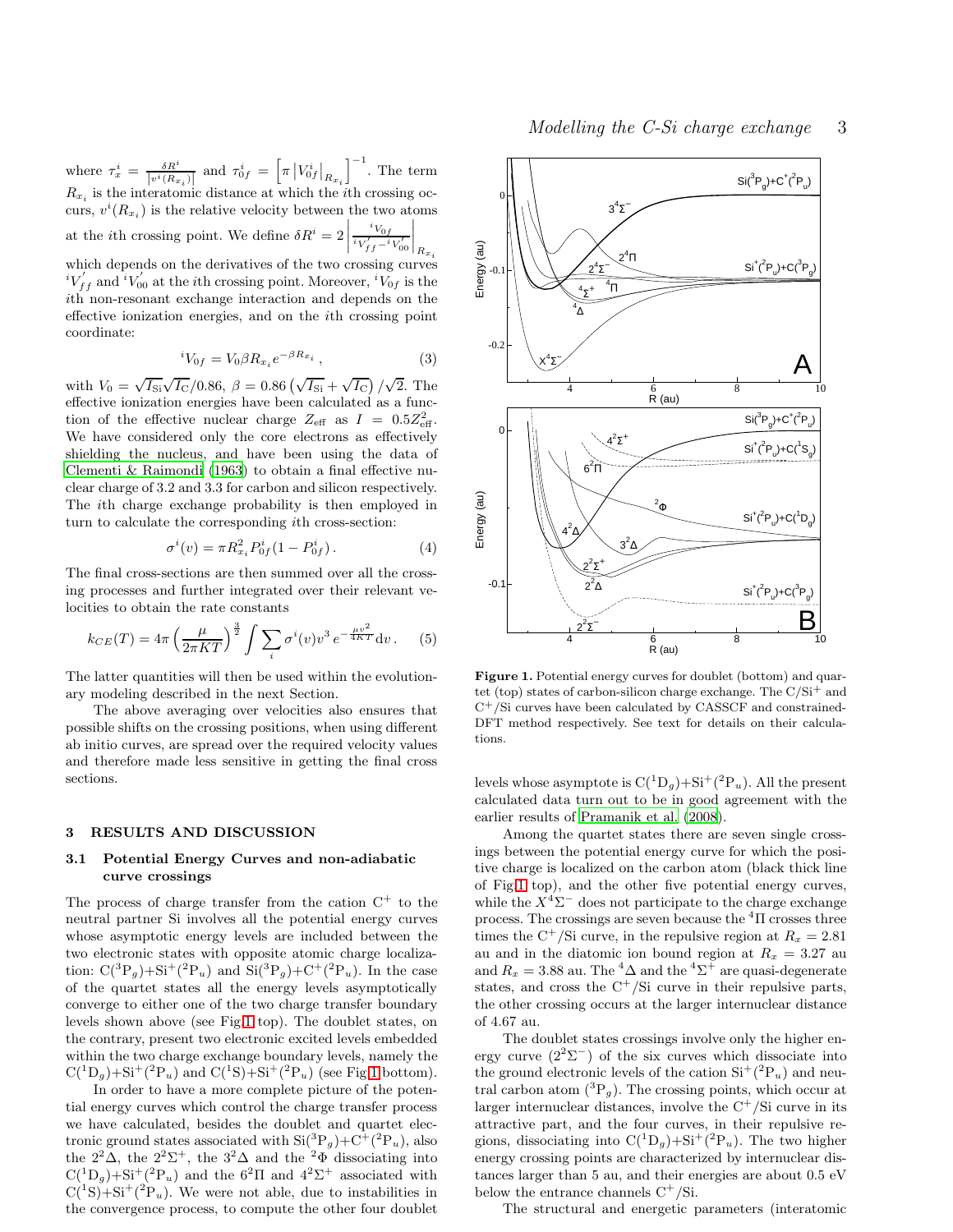

<span id="page-3-0"></span>Figure 2. Cross-sections for the charge exchange reaction in the doublet and quartet states of SiC+. See text for details.

distances, energy locations and their derivatives) have been employed to calculate the charge exchange cross-sections  $\sigma^i$ (see. Eqn. [4\)](#page-2-2) for all the crossings involving both quartet and doublet states. In Fig[.2](#page-3-0) we report the cross-sections as a function of the relative kinetic energy of the Si and C atoms. The behaviour of these  $\sigma$  is almost constant below 1 eV while at higher kinetic energies, from 1 eV to 400 eV, there is a marked decrease in the cross-sections with an exponential decay factor which is almost the same for all the  $\sigma$ . An exception is the behaviour of the cross-section associated with the quartet state  ${}^{4}$ Π at  $R_x = 2.81$  au (bottom line of Fig[.2\)](#page-3-0). In this case the low values of the  $\sigma$  are due to the short range at which the charge exchange process can take place. A fact connected with the short range repulsion forces which therefore allow the interaction of the electrons with their nuclei to get stronger, thereby increasing localization and preventing electron charge to easily flow from one atom to the other. A different instance is provided by the crossing of  ${}^{4}\Pi$  at 3.27 au which produces a final cross-section that increases up to 10 eV and then decreases exponentially, similarly to the other  $\sigma$  originating from crossings between the other states. This different behaviour can be explained in terms of the relevant potential energy curves proceeding very smoothly, and nearly parallel to each other, into the crossing region, a feature which shifts the maximum of the  $\sigma$  to the higher kinetic energy with respect to the other charge exchange cross-sections between those potential energy curves that reach more abruptly their crossing points.

<span id="page-3-2"></span>The presently computed final cross-sections have been employed to calculate the corresponding rate constants for the charge exchange process of interest, following Eqn.[\(5\)](#page-2-3), as shown in Fig[.3.](#page-3-1) We also reported there the rate constants of the inverse charge exchange, in which the electron density flows from the carbon atom to the silicon cation. In Fig[.3](#page-3-1) we also report for comparison the rate constant which is usually employed in the ISM modelling, taken from UMIST database<sup>[1](#page-3-2)</sup> [\(Le Teuff et al. 2000](#page-5-16)). We clearly see there that the newly computed rate constants for the direct process  $(C^+$ +Si $\rightarrow C+Si^+$ ) are several orders of magnitude larger than those for the inverse process  $(C^+ + Si \rightarrow C + Si^+)$ , and



<span id="page-3-1"></span>Figure 3. The rate coefficient calculated in this Paper (solid line) compared to the one in [Le Teuff et al. \(2000\)](#page-5-16) (thin dashed line). We also include the inverse process (thick dashed line).

only at temperatures becoming higher than 5000 K the two rate constants begin to converge to very similar values. On the other hand, the earlier estimate for this rate constant of [Le Teuff et al. \(2000](#page-5-16)) does not depend on the temperature and therefore it is clearly higher than the rate constant calculated in this work at temperatures which are larger than about  $1.1 \times 10^4$  K, while at the lower temperatures shown in the figure the present rate constants are more than an order of magnitude smaller than those of the earlier empirical estimates [\(Le Teuff et al. 2000\)](#page-5-16).

We have also generated a fitting function that analytically reproduce the results of our calculation as a function of T

$$
k_{\text{CE}} = \left[1.8679 \times 10^8 + 5.091022 \times 10^{10} \, T^{-0.526561} \right]^{-1} \tag{6}
$$

in the range  $T \in [10, 10^5]$  K.

## 3.2 Modeling the evolution of the ISM: a comparison

Our newly obtained reaction rates have been included in a one-zone ISM model to test their direct influence over the corresponding evolution of the gas and relation with the influence already surmised in the same modelling but using the earlier estimates of the same charge exchange rates [\(Le Teuff et al. 2000](#page-5-16)). We define  $k_{old}$  as the rate coefficient indicated in Le Teuff et al.  $(2000)$ , while  $k<sub>new</sub>$  as the one provided by our calculations. In the model presented in this Section we follow the time-evolution of the abundances of the chemical species given a set of initial abundances, and a grid of temperature  $(T)$  and metal fraction  $(\lambda)$  as described below. The chemical network is based on the more general one of [Glover & Jappsen \(2007\)](#page-5-30), and we solve the system of differential equations associated to this network with a standard DLSODES solver [\(Hindmarsh 1983\)](#page-5-31). We let the system evolve for  $10^4$  yr keeping the temperature and the total density both constant.

We found that the new rates change the behaviour of the ISM gas only in the absence of a UV photon source, since the presence of such an intense source would massively increase the number of both Si and C ions produced by di-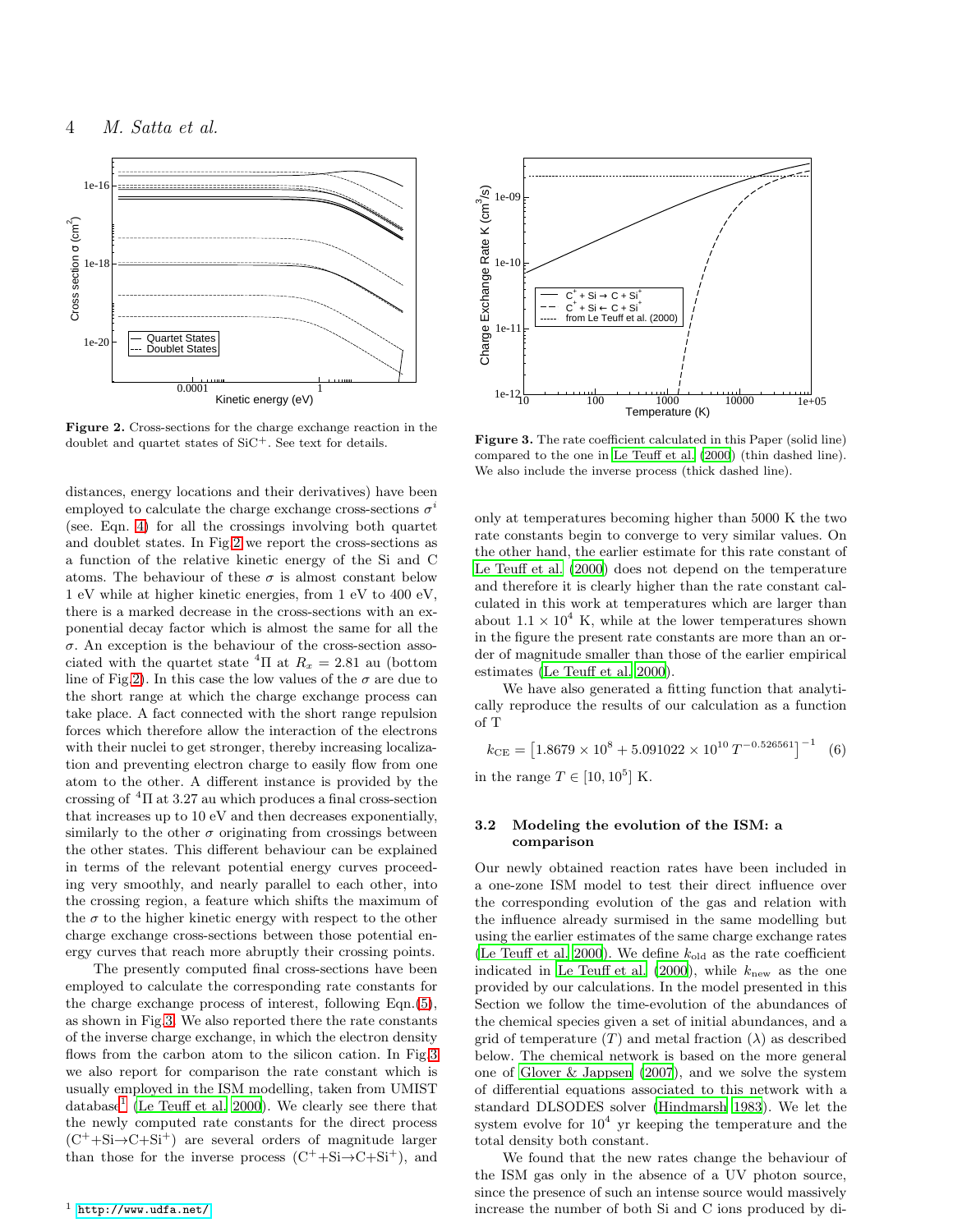

<span id="page-4-1"></span>Figure 4. Contour plot of logarithm of the normalized fraction defined in Eqn.[\(7\)](#page-4-0) for low (left) and high (right) models. Contour values are indicated by the labels. See text for details.

rect photoionization, thereby reducing the efficiency of the charge exchange due to the rapid disappearance of neutral partners in that reaction (i.e. Si). By keeping the latter assumption, we have therefore tested our model when selecting a thick gas environment over a grid of T and  $\lambda$  values, in particular by changing the gas temperature within the range  $T = [10, 10^5]$  K, with different initial number densities of the metals present in the gas according to the following expression:  $n_X = \lambda n_{\text{Htot}} \hat{n}_X$ , where  $\hat{n}_X$  is the default abundance of the metal X,  $n_{\text{Htot}} = n_{\text{H}+} + n_{\text{H}} + 2n_{\text{H}_2}$ is the total abundance of hydrogen, while  $\lambda = [0.1, 10]$ . Following [Wakelam & Herbst \(2008](#page-5-32)) we have also assumed  $\hat{n}_{\text{He}} = 9 \times 10^{-2}, \ \hat{n}_{\text{O}} = 2.56 \times 10^{-4}, \ \hat{n}_{\text{C}+} = 1.2 \times 10^{-4},$ where all the abundances are in cm<sup>−</sup><sup>3</sup> . For silicon atoms we have selected two different cases:  $\hat{n}_{\text{Si}+} = 1.7 \times 10^{-6}$ cm<sup>-3</sup> and  $\hat{n}_{\text{Si}+} = 1.7 \times 10^{-5}$  cm<sup>-3</sup> labelled low and high model respectively. We have also chosen  $n_{\rm H} = 10^3$  cm<sup>-3</sup>, and  $n_{e^{-}} = \sum_{i \in \text{ions}} n_i$  only at the beginning of the simulations (i.e. the initial condition for free electrons). Finally, we have set the cosmic rays ionization rate to  $\zeta_{CR} = 1.3 \times 10^{-17}$  $s^{-1}$ .

To determine the differences produced within the model when choosing either the original rates  $(k_{old})$  or the new ones ( $k_{\text{new}}$ ) we let the system evolve for  $t_{\text{end}} = 10^4$  yr for both cases changing  $\lambda$  and T within the preselected range indicated before, in order to fill the  $T - \lambda$  grid of models. The results are plotted in Fig[.4](#page-4-1) for both low and high models as the logarithm of the normalized percent difference between the two  $C^+$  abundances at  $t_{end}$ , namely

<span id="page-4-0"></span>
$$
\delta_{\rm C^{+}} = \log \left( \frac{|n_{\rm C^{+}}^{\rm new} - n_{\rm C^{+}}^{\rm old}|}{n_{\rm C^{+}}^{\rm old}} \right) \Big|_{t=t_{\rm end}}.
$$
 (7)

The contour lines in both panel are labelled according to  $\delta_{\text{C}^+}$  (e.g.  $\delta_{\text{C}^+} = -1$  represents a difference of the 10% between the value evolved with  $k_{old}$  and the same for  $k_{new}$ ). More in detail, the two plots represent in the  $T - \lambda$  space the difference between the evolved  $n_{\text{C+}}$  at  $t = t_{\text{end}}$  for a grid of models that include  $k_{old}$  and  $k_{new}$ , and higher contour

values represent higher differences, i.e. the regions of the  $T - \lambda$  space where the new rate of carbon-silicon charge exchange calculated in this work has the larger effect.

As expected the differences between the models essentially vanish when  $T \approx 10^4$  K since at this temperature we have  $k_{\text{old}} \approx k_{\text{new}}$ ; for the same reason  $\delta_{\text{C+}}$  increases at the lower temperatures where the two rates attain their largest differences. Furthermore,  $\delta_{\text{C+}}$  is larger for the larger values of  $\lambda$ , and also when the abundance of Si is larger, because the increase of the colliding frequencies between partners increases the probability of the carbon ion to react with the Si partner.

#### 4 CONCLUSIONS

The work which we have discussed in the previous sections is directed at the determination from first principles quantum methods of the dynamics of charge transfer collisions between two atomic partners of the ISM composition, silicon and carbon. In both cases we considered either the C or the Si atom to be the cationic species involved in the collisional process. The quantum mechanical calculations have revealed that, as expected, several ionic potential energy curves (PECs) are involved within the physically interesting range of energies and that several nonadiabatic curve crossing features are taking place, thereby guiding the charge transfer processes in both directions, albeit with different probabilities. The accuracy of the calculated PECs has been tested in comparison with earlier calculations and found to correctly describe the process of interest. Furthermore, we have modelled the nonadiabatic curve crossing dynamics occurring by collisional energy transfer by using the Landau-Zener-Stueckelberg formulae discussed in one of the preceding sections of this paper. These probabilities can further be used to generate Charge Exchange (CE) cross-sections which, in turn, yield the CE rate constants for the overall process and over a broad range of temperatures. The only